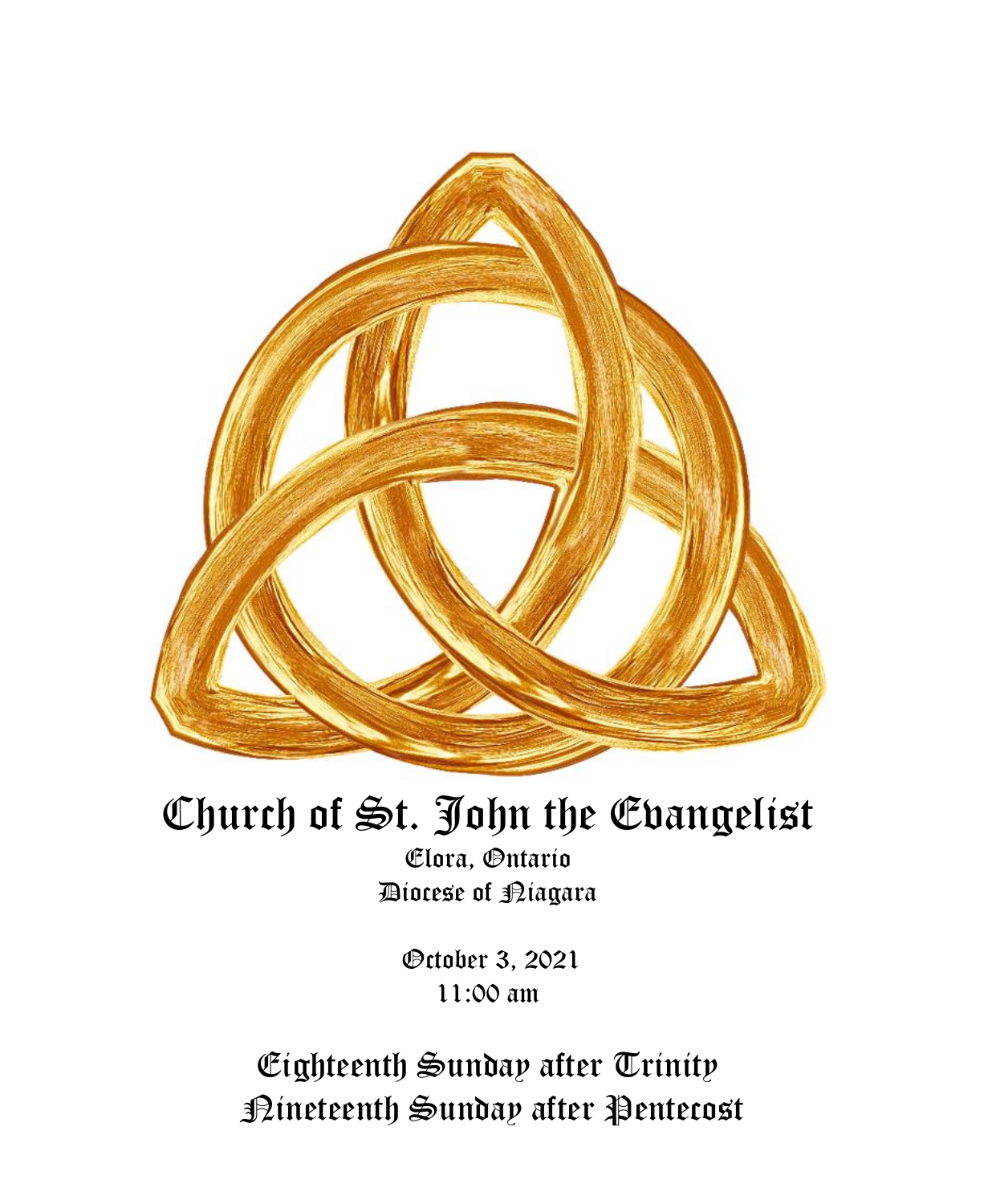## **Eighteenth Sunday after Trinity Corporation Controller 3, 2021 Nineteenth Sunday after Pentecost**

### **11:00 am Modified Holy Communion (BCP)**

*Welcome to an in-person liturgy at St. John's. We all have a responsibility to gather safely. According to Diocesan Guidelines (September 30) you can help with the following: While indoors please keep your face mask on and keep a physical distance from people not in your household. Keep your face mask on, keep a 2m physical distance. Please socialize outdoors. There is no congregational singing; and tea, coffee or food will not be served. The 11am liturgy is live-streamed to the St. John's Elora YouTube Channel. There is no offertory hymn. You are encouraged to give your donation online electronically or using the "Offering Box" located at the church doors.*

*---------------------------------------------*

*St. John's church sits on the traditional unceded territories of the Attawandaron, Mississauga, and Haudenosaunee First Nations. These lands are covered by the Between the Lakes Treaty and the Haldemand land grant. These lands are also part of The Dish With One Spoon Treaty, all subsequent newcomers have been invited into this treaty in the spirit of peace, friendship and respect. Today this land is home to many diverse Inuit, Metis and First Nations peoples.* 

### **Mass Setting Missa Brevis in F** New York Sumsion Mass Setting Missa Brevis in F New York Sumsion

#### **THE COLLECT FOR PURITY**

#### *Singers remain standing*

*Celebrant:* ALMIGHTY God, unto whom all hearts be open, all desires known, and from whom no secrets are hid: Cleanse the thoughts of our hearts by the inspiration of thy Holy Spirit, that we may perfectly love thee, and worthily magnify thy holy Name; through Christ our Lord. **Amen.**

#### **SUMMARY OF THE LAW**

*Celebrant:* OUR Lord Jesus Christ said: Hear O Israel, The Lord our God is one Lord; and thou shalt love the Lord thy God with all thy heart, and with all thy soul, and with all thy mind, and with all thy strength. This is the first and great commandment. And the second is like unto it:

> Thou shalt love thy neighbour as thyself. On these two commandments hang all the Law and the Prophets.

*People:* **Lord, have mercy upon us, and write both these thy laws in our hearts, we beseech thee.**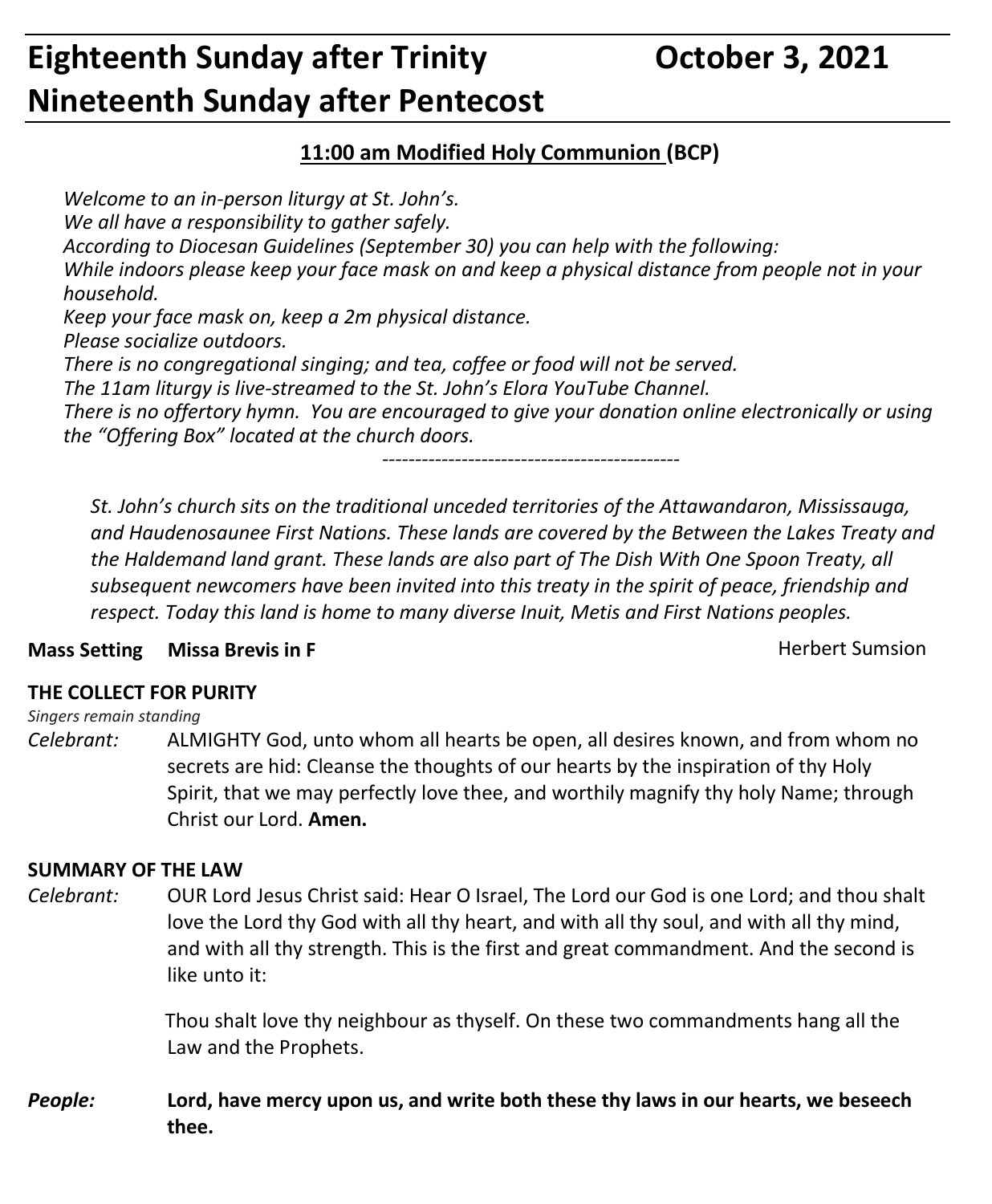#### **Kyrie** - Singers

Lord, have mercy upon us. Christ, have mercy upon us. Lord, have mercy upon us.

#### **COLLECT**

*Celebrant:* Lord, we beseech thee, grant thy people grace to withstand the temptations of the world, the flesh, and the devil, and with pure hearts and minds to follow thee the only God; through Jesus Christ our Lord.

*People:* **Amen.**

#### **A READING FROM THE FIRST CHAPTER OF THE BOOK OF HEBREWS BEGINNING AT THE 1st VERSE** Hebrews 1.1-4, 2.5-12

Long ago God spoke to our ancestors in many and various ways by the prophets, but in these last days he has spoken to us by a Son, whom he appointed heir of all things, through whom he also created the worlds. He is the reflection of God's glory and the exact imprint of God's very being, and he sustains all things by his powerful word. When he had made purification for sins, he sat down at the right hand of the Majesty on high, having become as much superior to angels as the name he has inherited is more excellent than theirs. Now God did not subject the coming world, about which we are speaking, to angels. But someone has testified somewhere, "What are human beings that you are mindful of them, or mortals, that you care for them? You have made them for a little while lower than the angels; you have crowned them with glory and honour, subjecting all things under their feet." Now in subjecting all things to them, God left nothing outside their control. As it is, we do not yet see everything in subjection to them, but we do see Jesus, who for a little while was made lower than the angels, now crowned with glory and honour because of the suffering of death, so that by the grace of God he might taste death for everyone. It was fitting that God, for whom and through whom all things exist, in bringing many children to glory, should make the pioneer of their salvation perfect through sufferings. For the one who sanctifies and those who are sanctified all have one Father. For this reason Jesus is not ashamed to call them brothers and sisters, saying, "I will proclaim your name to my brothers and sisters, in the midst of the congregation I will praise you."

#### **Psalm 26** (said responsively)

Be thou my judge, O Lord, for I have walked innocently: **my trust hath been also in the Lord, therefore shall I not fall.**

Examine me, O Lord, and prove me: **try me in heart and mind.**

For thy loving-kindness I sever before mine eyes; **and I have walked in thy truth.**

I have not sat with vain persons; **neither will I have fellowship with the deceitful.**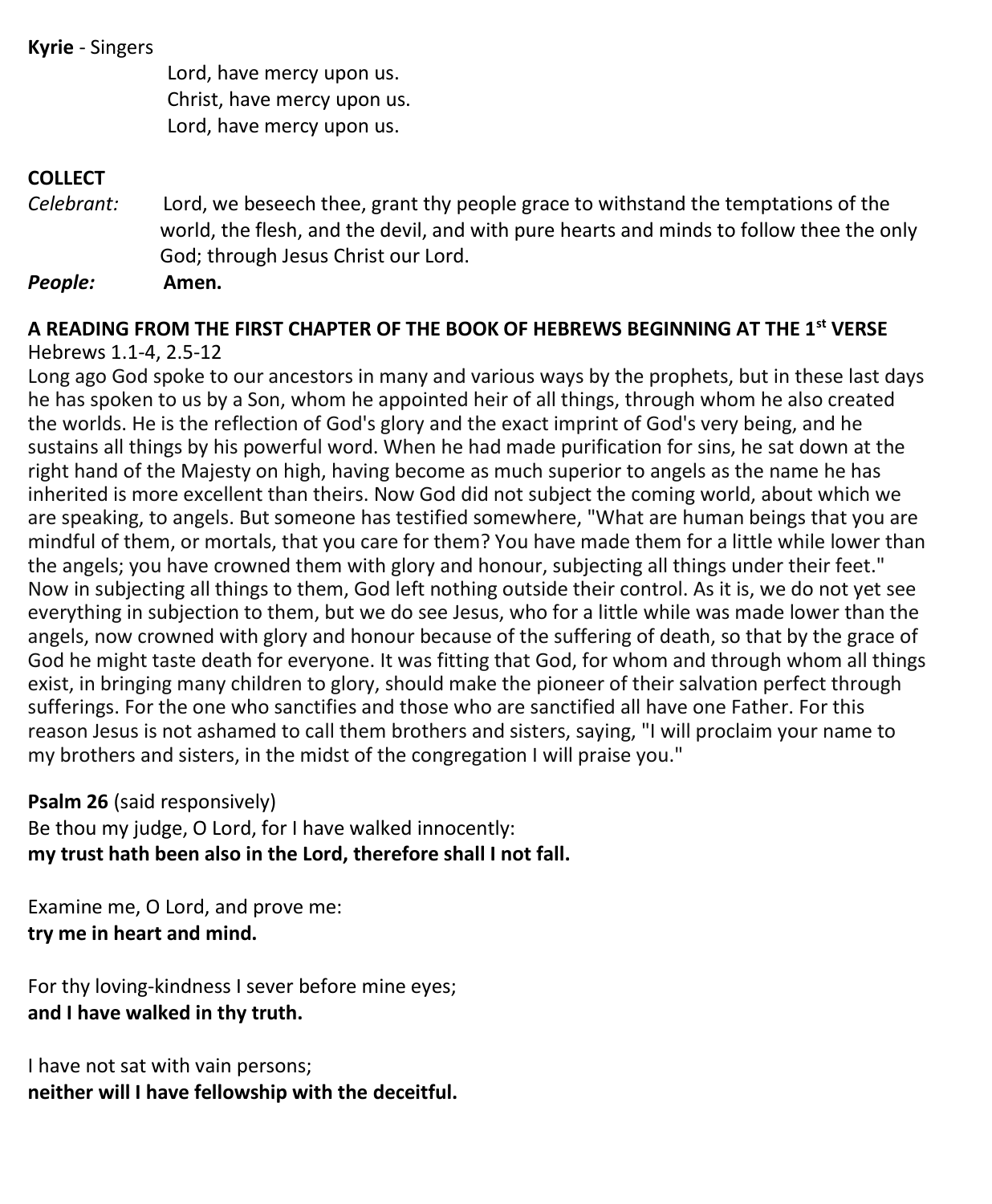I hate the congregation of the wicked, **and I will not sit among the ungodly.**

I will wash my hands in innocency, O Lord, **and so will I go to thine alter;**

That I may show the voice of thanksgiving, **and tell of all thy wondrous works.**

Lord, I love the habitation of thy house, **and the place where thine honour dwelleth.**

O take not away my soul with the sinners, **nor my life with the bloodthirsty;**

In whose hands is wickedness, **and their right hand is full of bribes.**

But as for me, I will walk innocently; **O deliver me, and be merciful unto me.**

My foot standeth right: **I will praise the Lord in the congregations.**

Glory be to the Father, and to the Son, and to the Holy Ghost. **as it was at the beginning, is now, and ever shall be, world without end. Amen.**

- **GOSPEL Mark 10.2-16**
- *Reader:*The Lord be with you.
- *People: And with thy spirit.*
- *Reader:* The Holy Gospel is written in the 10<sup>th</sup> chapter of the gospel according to Mark beginning at the 2<sup>nd</sup> verse.
- *People:* **Glory be to thee, O Lord.**

Some Pharisees came, and to test Jesus they asked, "Is it lawful for a man to divorce his wife?" He answered them, "What did Moses command you?" They said, "Moses allowed a man to write a certificate of dismissal and to divorce her." But Jesus said to them, "Because of your hardness of heart he wrote this commandment for you. But from the beginning of creation, 'God made them male and female.' 'For this reason a man shall leave his father and mother and be joined to his wife, and the two shall become one flesh.' So they are no longer two, but one flesh. Therefore what God has joined together, let no one separate." Then in the house the disciples asked him again about this matter. He said to them, "Whoever divorces his wife and marries another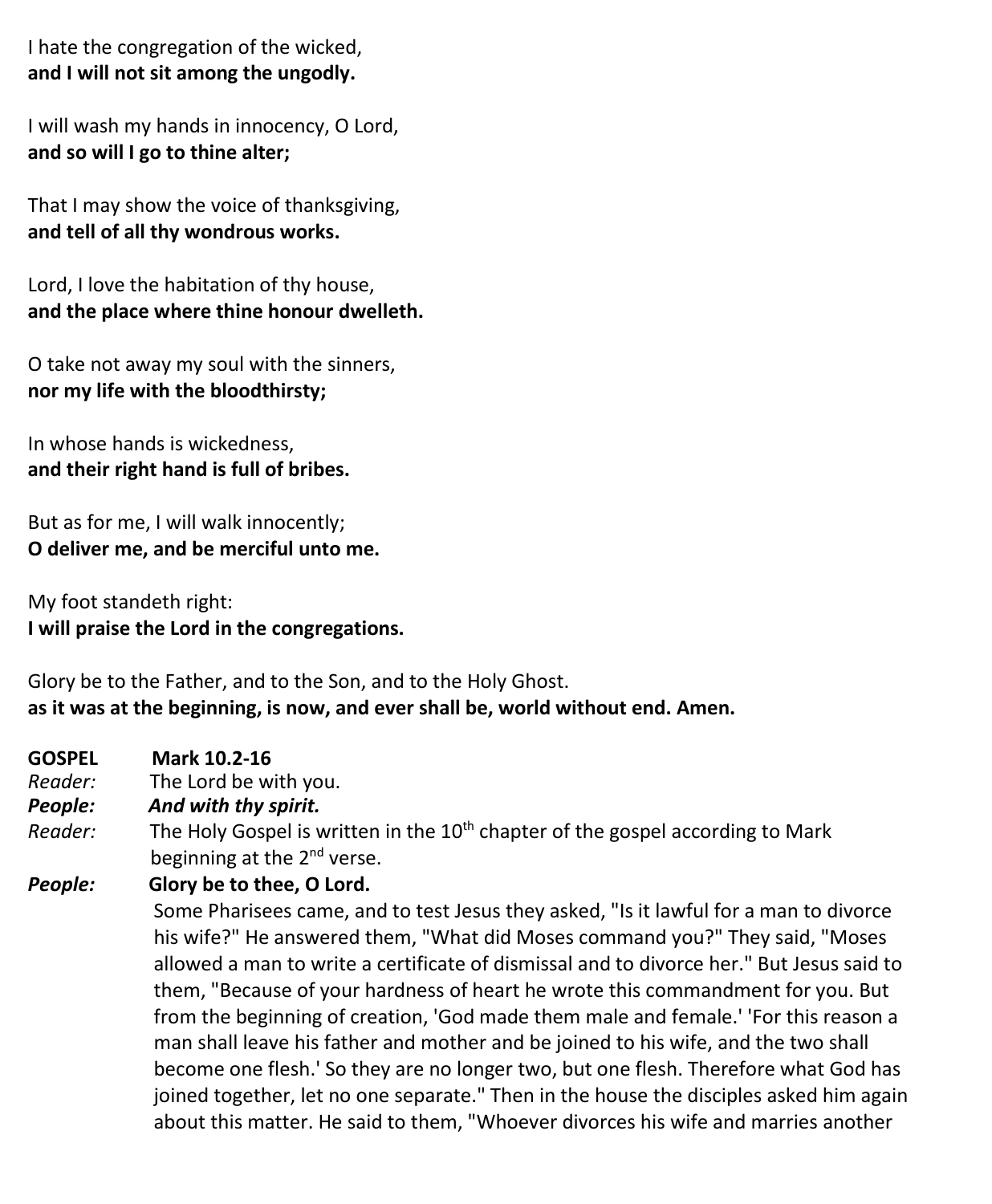commits adultery against her; and if she divorces her husband and marries another, she commits adultery." People were bringing little children to him in order that he might touch them; and the disciples spoke sternly to them. But when Jesus saw this, he was indignant and said to them, "Let the little children come to me; do not stop them; for it is to such as these that the kingdom of God belongs. Truly I tell you, whoever does not receive the kingdom of God as a little child will never enter it." And he took them up in his arms, laid his hands on them, and blessed them.

 The Gospel of Christ. *People:* **Praise be to thee, O Christ.**

#### **THE NICENE CREED**

**All: I BELIEVE in one God the Father Almighty, Maker of heaven and earth, and of all things visible and invisible:**

> **And in one Lord Jesus Christ, the only begotten Son of God, begotten of the Father before all worlds; God, of God; light, of light; very God, of very God; begotten, not made; being of one substance with the Father; through whom all things were made: who for us and for our salvation came down from heaven, and was incarnate by the Holy Ghost of the Virgin Mary, and was made man, and was crucified also for us under Pontius Pilate. He suffered and was buried, and the third day he rose again according to the Scriptures, and ascended into heaven, and sitteth on the right hand of the Father. And he shall come again with glory to judge both the quick and the dead: whose kingdom shall have no end.**

> **And I believe in the Holy Ghost, the Lord, the Giver of life, who proceedeth from the Father and the Son, who with the Father and the Son together is worshipped and glorified, who spake by the prophets. And I believe one, holy, catholic, and apostolic church. I acknowledge one baptism for the remission of sins. And I look for the resurrection of the dead, and the life of the world to come. Amen.**

#### **Hymn 555 O God of Bethel**

*O God of Bethel, by whose hand thy people still are fed, who through this earthly pilgrimage thy multitudes hast led;*

*Our vows, our prayers, we now present before thy throne of grace, God of our forebears, be the God of their succeeding race.*

*Through each perplexing path of life our wandering foot steps guide; give us each day our daily bread and raiment fit provide.*

*O spread thy covering wings around till all our wanderings cease and in the city of our God our souls arrive in peace.*

**HOMILY** Rev'd Canon Paul Walker

**Anthem Jesu, Joy of Man's Desiring** J.S. Bach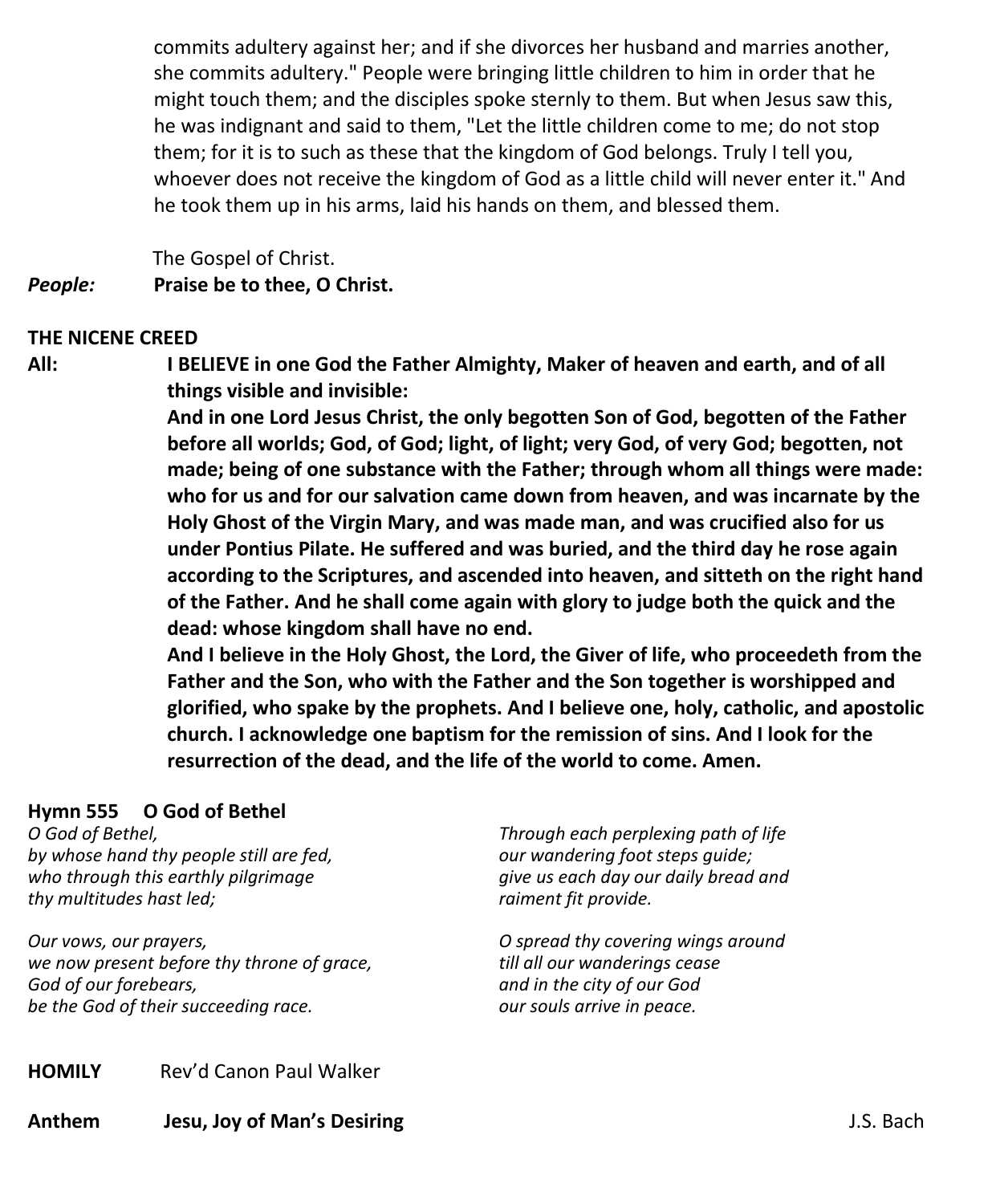#### **PREPARATION OF THE GIFTS**

*During the Anthem the Celebrant prepared the elements for Communion.*

*"In everything do to others as you would have them do to you: for this is the law and the prophets." Matthew 7.12*

#### **INTERCESSIONS**

*(From the Diocese of Rupert's Land, 2017)*

*Leader:* Let us pray.

Let us pray for the church, for our community, for the world. Let us pray for reconciliation with indigenous peoples of Canada. Let us pray for all who need our prayers today, and all who have died in the peace of Christ.

O God, we pray for the gifts of your grace and your love which never gives up on us and is forever faithful. Inspire our minds with a vision of the reconciliation of your kingdom in this time and place. **Hear us, O Christ.**

Touch our eyes, that we may see the sacredness in all creation. **Hear us, O Christ.**

Touch our ears, that we may hear from every mouth of every peoples the hunger for hope and the stories of refreshment.

#### **Hear us, O Christ.**

Touch our hearts, that we may discern your mission in which you call us to be immersed, particularly in partnership with First Peoples of this land. **Hear us, O Christ.**

Touch our minds that we may witness to your Good News in our neighbourhoods, communities, and all parts of the world. **Hear us, O Christ.**

Touch our hands, that we may forever shun violence and embrace the work you give us to do. **Hear us, O Christ.**

We most humbly beseech thee of thy goodness, O Lord, to comfort and succour all them, who in this transitory life are in trouble, sorrow, need, sickness, or any other adversity, especially those for whom our prayers are desired…. Lord, in thy mercy.

**Hear our prayer.**

We remember before thee, O Lord, all thy servants who have departed this life in they faith and fear:…… and we bless thy holy Name for all who in life and death have glorified thee; beseeching thee to give us grace that, rejoicing in their fellowship, we may follow their good examples, and with them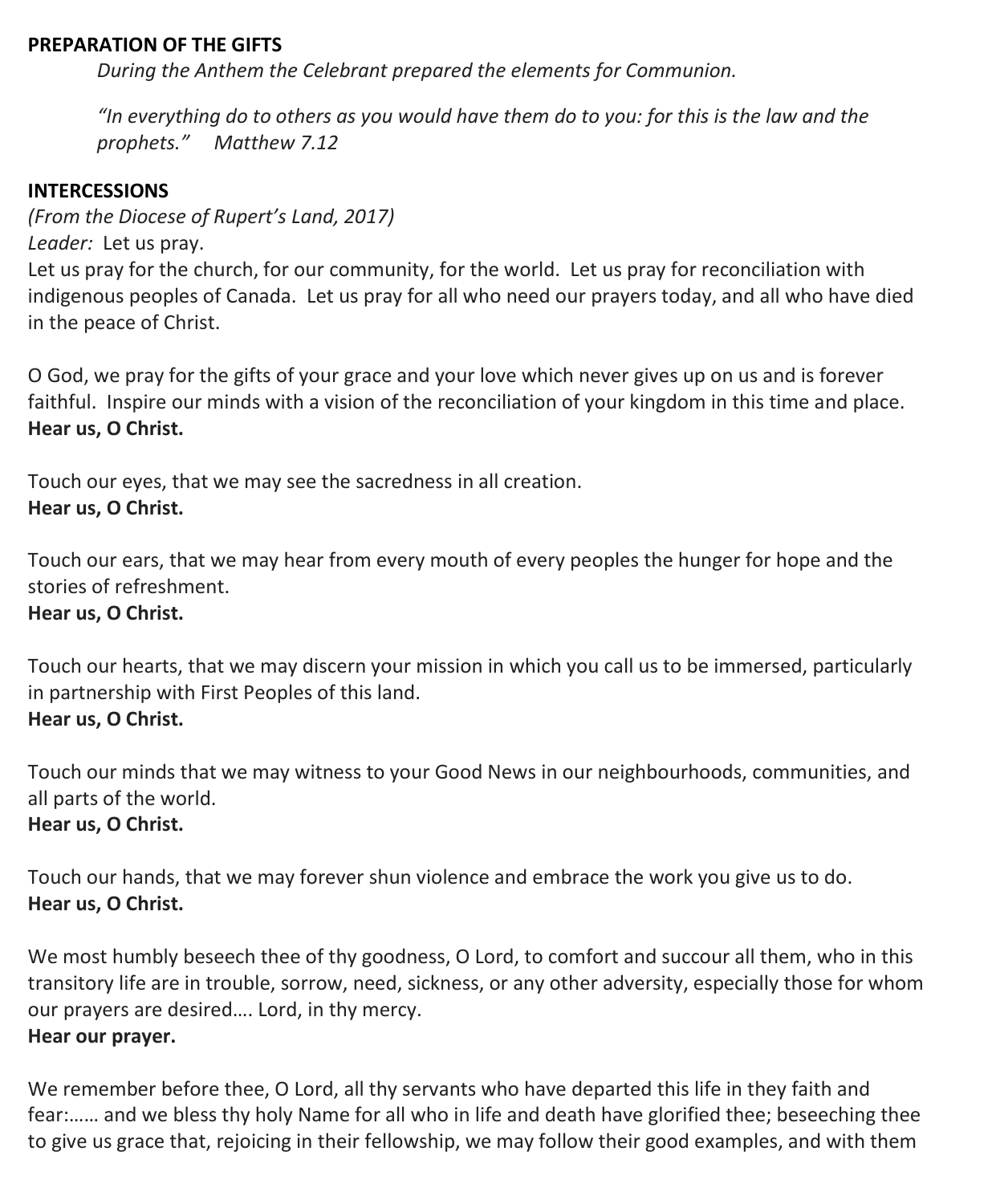be partakers of thy heavenly kingdom. Lord, in thy mercy. **Hear our prayer.**

We offer these prayers from our hearts for Jesus Christ's sake, our only Mediator and Advocate, to whom with thee and the Holy Spirt, be all honour and glory, world without end. **Amen.**

#### **CONFESSION AND ABSOLUTION**

*Leader:* YE that do truly and earnestly repent you of your sins, and are in love and charity with your neighbours, and intend to lead the new life, following the commandments of God, and walking from henceforth in his holy ways: draw near with faith, and take this holy sacrament to your comfort; and make your humble confession to Almighty God.

#### *Celebrant:* ALMIGHTY God,

*All:* **Father of our Lord Jesus Christ, maker of all things, judge of all people: we acknowledge and confess our manifold sins and wickedness, which we from time to time most grievously have committed, by thought, word, and deed, against thy divine majesty. We do earnestly repent, and are heartily sorry for these our misdoings. Have mercy upon us, most merciful Father; for thy Son our Lord Jesus Christ's sake, forgive us all that is past; and grant that we may ever hereafter serve and please thee in newness of life, to the honour and glory of thy Name; through Jesus Christ our Lord. Amen.**

- *Celebrant:* ALMIGHTY God, our heavenly Father, who of his great mercy hath promised forgiveness of sins to all them that with hearty repentance and true faith turn unto him: have mercy upon you; pardon and deliver you from all your sins; confirm and strengthen you in all goodness; and bring you to everlasting life; through Jesus Christ our Lord.
- *All:* **Amen.**

*Leader:* Hear what comfortable words our Saviour Christ saith unto all that truly turn to him:

Come unto me all that labour and are heavy laden, and I will refresh you. - *Matthew 11:28*

God so loved the world, that he gave his only begotten Son, to the end that all that believe in him should not perish, but have eternal life. - *John 3:16.*

Hear also what Saint Paul saith:

This is a true saying, and worthy of all to be received, that Christ Jesus came into the world to save sinners. - *1 Timothy 1:15.*

Hear also what Saint John saith.

If any one sin, we have an Advocate with the Father, Jesus Christ the righteous; and he is the propitiation for our sins. - *1 St John 2:1, 2*.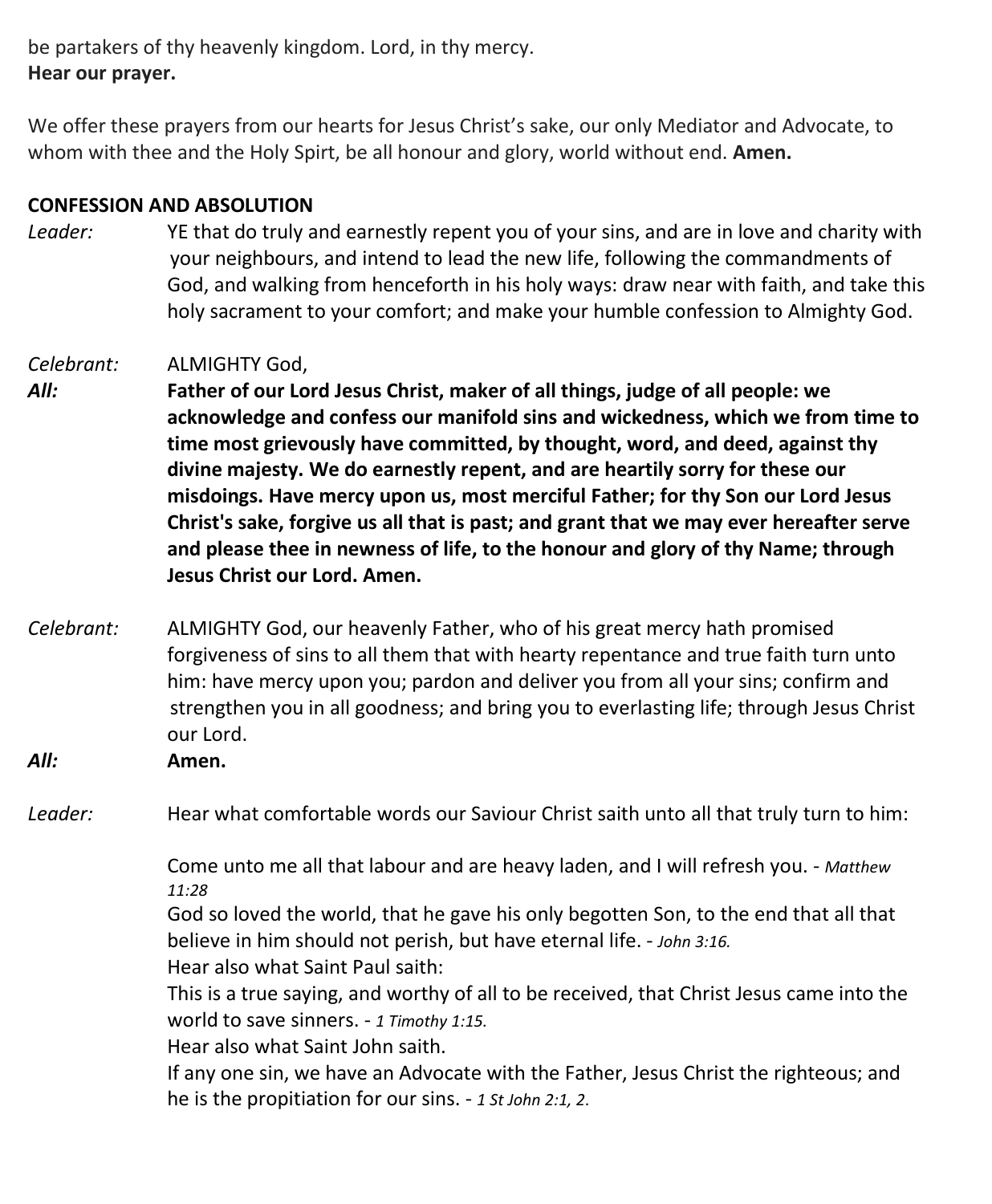#### **THANKSGIVING AND CONSECRATION**

| (Singers stand)<br>Celebrant:<br>Singers:<br>Celebrant:<br>Singers:<br>Celebrant:<br>Singers: | The Lord be with you;<br>And with thy spirit.<br>Lift up your hearts;<br>We lift them up unto the Lord.<br>Let us give thanks unto our Lord God;<br>It is meet and right so to do.                                                                                                                                                                                          |
|-----------------------------------------------------------------------------------------------|-----------------------------------------------------------------------------------------------------------------------------------------------------------------------------------------------------------------------------------------------------------------------------------------------------------------------------------------------------------------------------|
| Celebrant:                                                                                    | It is very meet, right, and our bounden duty, that we should at all times, and in all<br>places, give thanks unto thee, O Lord, Holy Father, Almighty, Everlasting God, Creator<br>and Preserver of all things.<br>Therefore with Angels and Archangels, and with the whole company of heaven,<br>we laud and magnify thy glorious Name; evermore praising thee and saying: |
| <b>Singers</b>                                                                                | Holy, Holy, Holy, Lord God of hosts,<br>heaven and earth are full of thy glory.<br>Glory be to thee, O Lord Most High.<br>Blessed is he who cometh in the name of the Lord,<br>Hosanna in the Highest.                                                                                                                                                                      |

#### **PRAYER OF CONSECRATION**

*Celebrant*: BLESSING and glory and thanksgiving be unto thee Almighty God, our heavenly Father, who of thy tender mercy didst give thine only Son Jesus Christ to take our nature upon him, and to suffer death upon the Cross for our redemption; who made there, by his one oblation of himself once offered, a full, perfect, and sufficient sacrifice, oblation, and satisfaction, for the sins of the whole world; and did institute, and in his holy Gospel command us to continue, a perpetual memorial of that his precious death, until his coming again.

> Hear us, O merciful Father, we most humbly beseech thee; and grant that we receiving these thy creatures of bread and wine, according to thy Son our Saviour Jesus Christ's holy institution, in remembrance of his death and passion, may be partakers of his most blessed Body and Blood; who, in the same night that he was betrayed, took Bread; and, when he had given thanks, he brake it; and gave it to his disciples, saying, Take, eat; this is my Body which is given for you: Do this in remembrance of me.

Likewise after supper he took the Cup; and, when he had given thanks, he gave it to them, saying, Drink ye all, of this; for this is my Blood of the new Covenant, which is shed for you and for many for the remission of sins: Do this, as oft as ye shall drink it, in remembrance of me.

*All:* **Amen.**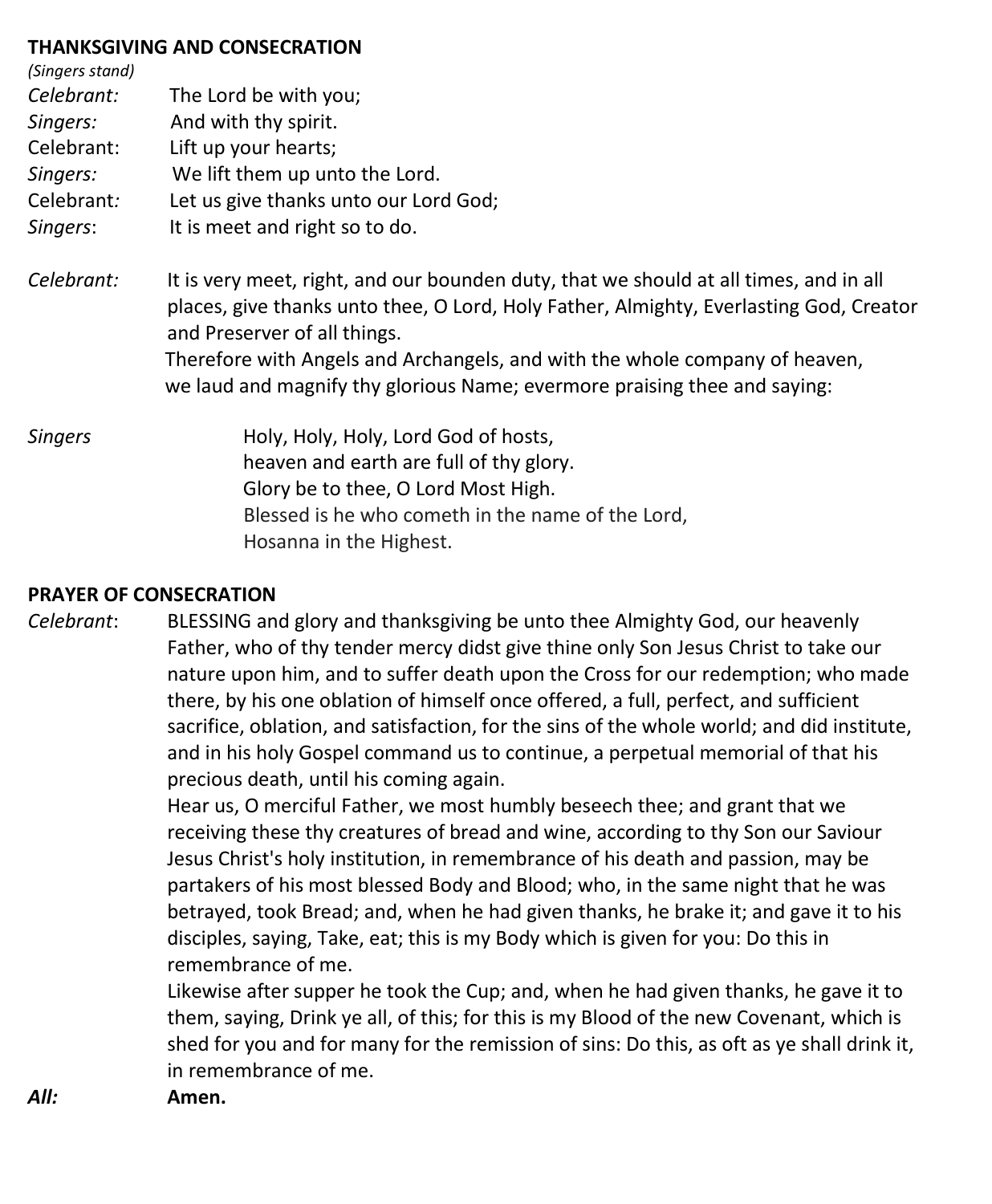*Celebrant:* The peace of the Lord be always with you; *All:* **And with thy Spirit.**

*All:* **We do not presume to come to this thy Table, O merciful Lord, Trusting in our own righteousness, But in thy manifold and great mercies. We are not worthy So much as to gather up the crumbs under thy Table. But thou art the same Lord, Whose property is always to have mercy: Grant us therefore, gracious Lord, So to eat the Flesh of thy dear Son Jesus Christ, And to drink his Blood, That our sinful bodies May be made clean by his Body, And our souls washed through his most precious Blood, And that we may evermore dwell in him, And he in us. Amen.**

**Singers Agnus Dei**

#### *During Communion:*

*Please remain in your seat and the sacrament will be brought to you in one kind (bread). Please keep your face mask on while you hear the words of administration or blessing. If you do not wish to receive the sacrament, please fold your arms across your chest. Once the communion administrator is beyond your 2m physical distance you may remove your face mask to consume the sacrament.*

*Prayer During Reception:* (for people participating online with spiritual communion) Jesus, I believe that you are present with us in the sacrament of bread and wine. I love you and I desire your presence afresh in my life. Since I cannot now receive the bread and wine of the altar, *Come spiritually into my heart. I embrace you and unite myself to you; never let me be separated from you.*

*(Based on a prayer by St. Alphonsus Maria e'Liguori)*

#### **PRAYERS AFTER COMMUNION**

*Singers remain standing*

*Celebrant:* Let us pray.

**OUR Father who art in heaven, hallowed be thy name, thy kingdom come, thy will be done, on earth as it is in heaven. Give us this day our daily bread; and forgive us our trespasses, as we forgive them that trespass against us; and lead us not into temptation, but deliver us from evil. For thine is the kingdom, the power, and the glory, for ever and ever. Amen.**

*Celebrant:* Almighty and everliving God, we most heartily thank thee that thou dost graciously feed us, in these holy mysteries, with the spiritual food of the most precious body and blood of thy Son our saviour Jesus Christ; assuring us thereby of thy favour and goodness towards us; and that we are living members of his mystical body, which is the blessed company of all faithful people; and are also heirs through hope of thy everlasting kingdom.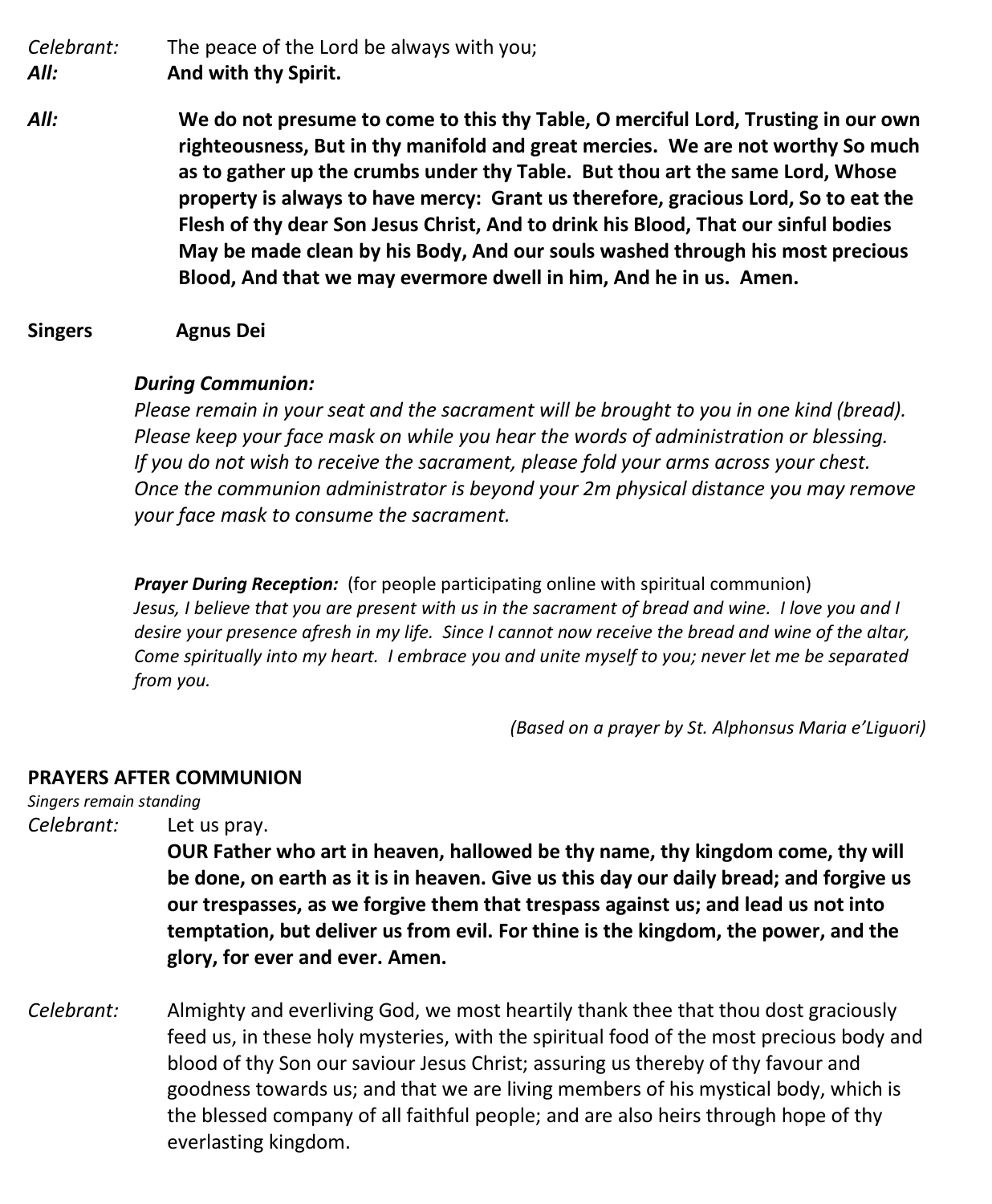*All:* **And here we offer and present unto thee, O Lord, ourselves, our souls and bodies, to be a reasonable, holy, and living sacrifice unto thee. And although we are unworthy, yet we beseech thee to accept this our bounden duty and service, not weighing our merits, but pardoning our offences; through Jesus Christ our Lord, to whom, with thee and the Holy Ghost, be all honour and glory, world without end. Amen.**

#### **BLESSING**

**POSTLUDE** Little Prelude and Fugue in F **All and Fugue in F** All B Bach

#### *If you have any questions about your registration at a Sunday Service, please contact Thomas Littlewood at [reservations.stjohnselora@gmail.com](mailto:reservations.stjohnselora@gmail.com)*

*The flowers are given to the glory of God in loving memory of Kathleen Ellis, wife of Patrick Ellis.*

#### *Contact Elaine Dightam if you would like to give flowers in memory of loved ones who have died, or in thanksgiving for an anniversary, birthday or event. You can contact Elaine at 519-843-5091*

| Reader           | <b>Bob Cooper</b>                                         |
|------------------|-----------------------------------------------------------|
| Server           | <b>Thomas Littlewood</b>                                  |
| Altar Guild      | Mardy Langford                                            |
| <b>Singers</b>   | Audrey Coates, Emily Petrenko, Jerome Chang, Luke MacLean |
| Video Technician | <b>Steve Hornett</b>                                      |
| Greeters         | Patricia Reimer, David Campbell                           |
|                  |                                                           |

### **Announcements for October 3, 2021**

#### **Welcome Back**

Welcome back to church "in-person". Please keep a physical distance from people not in your household. Face masks are required at all time indoors, and when you cannot keep a physical distance of 2m outdoors.

For the purposes of screening and contact tracing it is important that you register each week online before Saturday at 9pm, or if you do not have a computer, please call the office before Friday. If you have any questions about your registration you can contact Thomas Littlewood at [reservations.stjohnselora@gmail.com](mailto:reservations.stjohnselora@gmail.com)

#### **Pastoral Care**

If you know of someone in need of pastoral care, please contact a member of the clergy directly.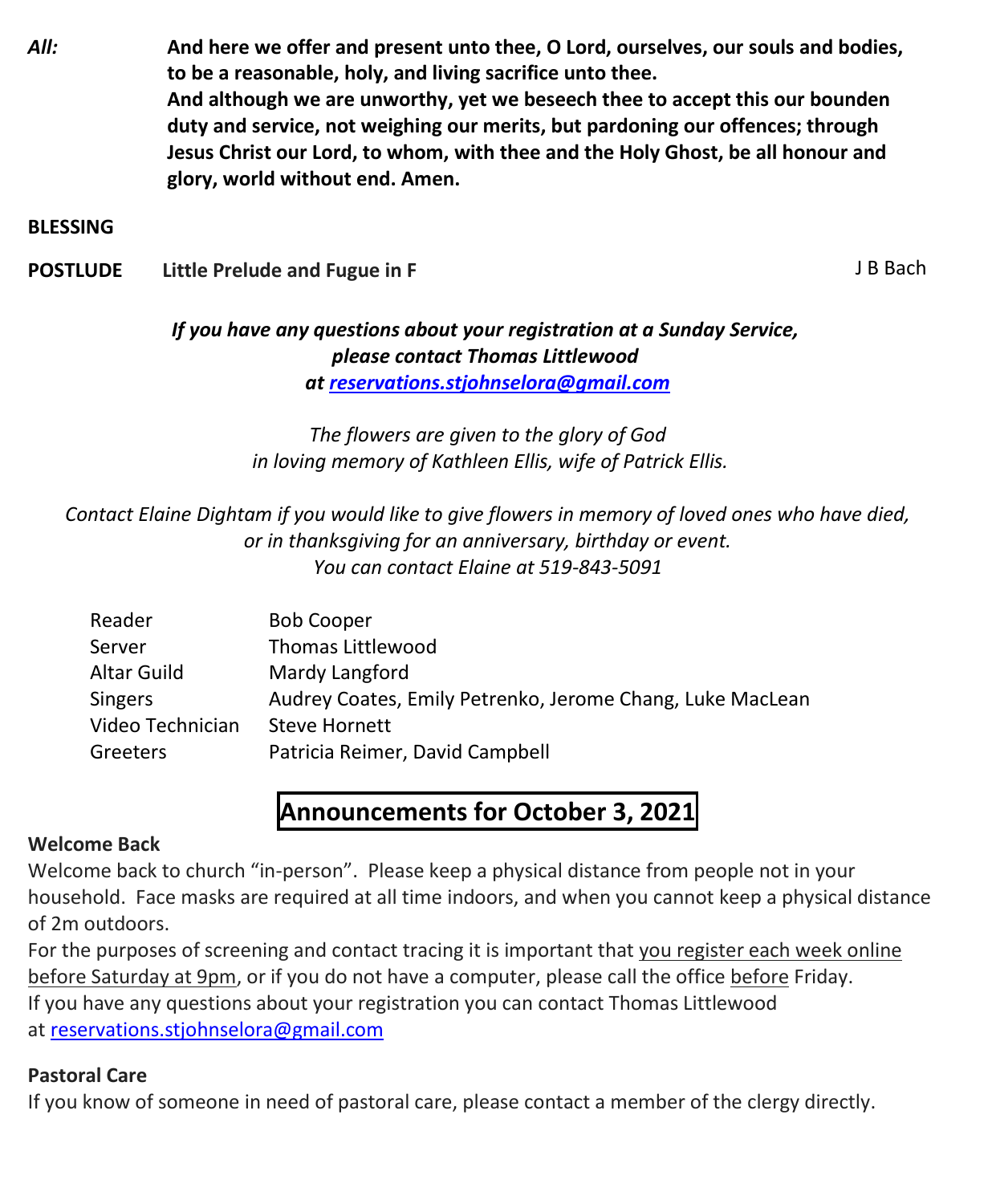#### **Keeping in Touch**

Each week copies of the Order of Service and Sermon Text notes are mailed or hand delivered to a group of people who do not have access to a computer and may not be able to attend in-person services because of health restrictions. If you know of someone who needs to be included on this list please contact Susan Edwards through the office at 519-846-5911.

#### **Blessing of the Animals**

To mark the Feast of St. Francis (tomorrow) we are offering an informal service for the Blessing of the Animals, this afternoon outside at 2:00pm. Bring your own lawn chair, and if you wish your animal for a blessing. All are welcome to attend.

Traditionally this was the time to bless the land and the animals as we prepare for winter, and St. Francis became the patron saint of creation and animals. *"Let all of creation, bless the Lord!*"

#### **Prayers for our Custodian**

We offer our prayers for Patrick Ellis, our custodian, as his wife, Kathleen, died in the peace of Christ on Monday. Patrick is taking some time off.

Thank you for the offers to help Jon Warland coordinate a schedule of people who can cut grass, disinfect surfaces, vacuum, and put out garbage and recycling. We have a wonderful community who steps up to help when needed.

#### **Vaccine Policy**

According to the Bishop's policy on vaccines, everyone involved in any part of Sunday's liturgical leadership at St. John's or Christ Church Drayton, or involved in parish governance has received two doses of a COVID vaccine. Thank you for your cooperation with this policy. It helps reduce transmission of the virus and gives confidence to those who attend our services that we are doing everything possible to keep safe.

#### **Poppy Project**

Thursday was the deadline for receiving poppies, and so far we have well over 6,600 poppies! There are three shifts on Thursdays and one shift on Sunday afternoon to attach poppies to garden netting. Each shift is for an hour and a half. To participate in this, please contact Barb Dunsmore by email at [gbdunsmore@gmail.com](mailto:gbdunsmore@gmail.com) or leave a message at the church by calling 519-846-5911. Everyone participating is required to show proof of double dose of the vaccine and satisfy the screening questions before entering the building.

We hope to install the poppy exhibit on October 24 until November 14. There will be a special service with an Act of Remembrance on Sunday November 7th.

#### **Prayer Shawls**

At the Wednesday morning gathering of the KNITTERS AND QUILTERS at Station Square Park, last week we blessed 13 more Prayer Shawls. These are made with love and blessed to go to people in the community who are suffering from grief, recovering from illness, or going through some distress. Prayer Shawls are a symbol to remind people that they are always in the presence of God and that the prayers of all the communion of saints uphold them. If you know of someone who needs a Prayer Shawl please let Pam Gradwell know.